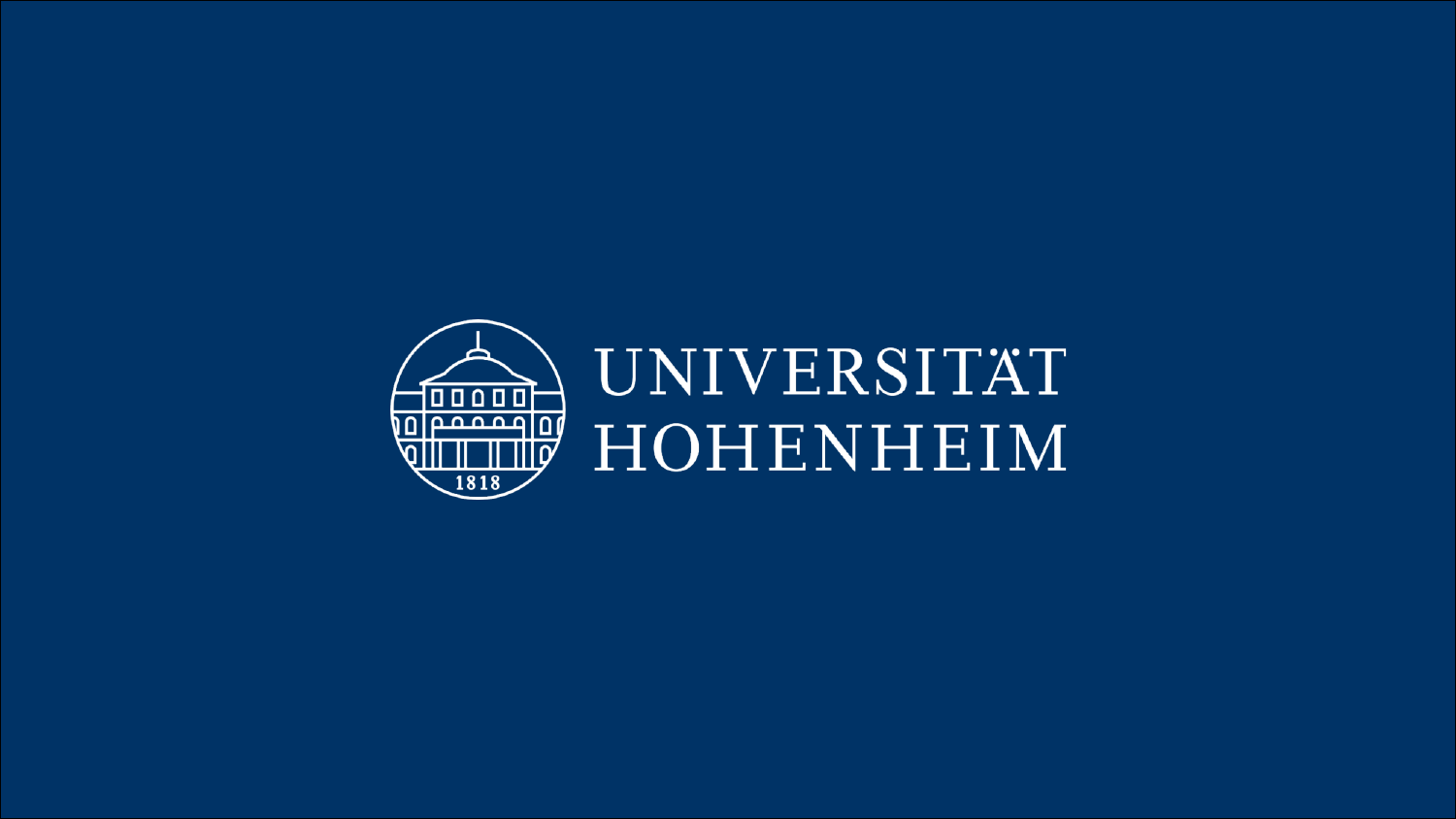



iConsensus WP5: Spectroscopy and chemometrics support

# **Bioprocess monitoring with Raman spectra Generic data driven models?**

O. Paquet-Durand, A. Yousefi-Darani, B. Hitzmann

Department of process analytics und cereal science, Institute for biotechnology and food science, **University of Hohenheim**, Garbenstr. 23, 70599 Stuttgart, Germany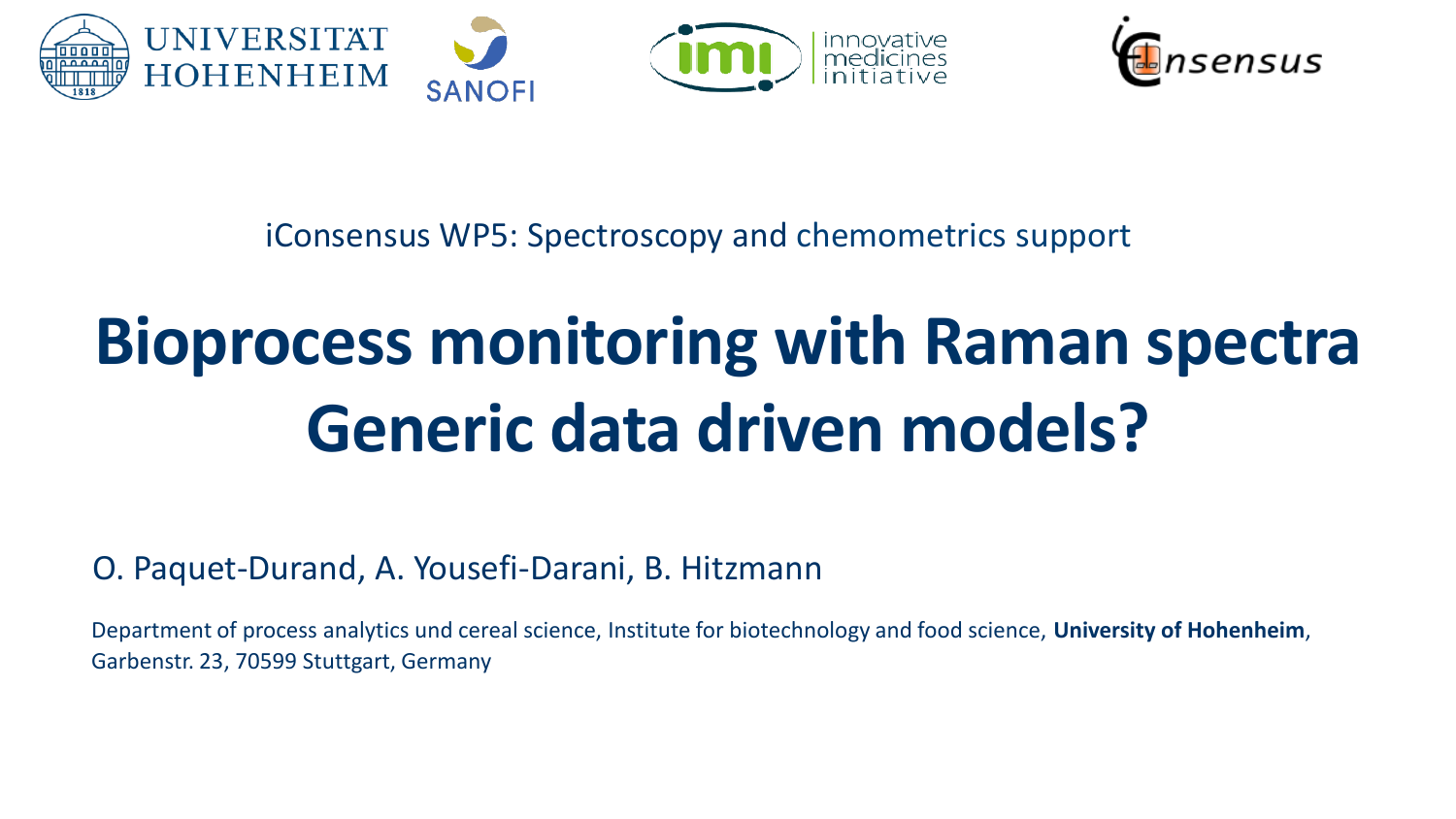





**Chemometrics** (and other "...ometrics" such as biometrics, econometrics, psychometrics, ...)



#### Problem:

System or (bio)process with **interesting properties/variables** (Y) that are **not easily accessible**.

#### Idea:

…

Use some sort of mathematical model (f) to **calculate** the **interesting part** (Y) **from** other process information that is more **easily accessible** (X).

 $Y = f(X, p)$ 

Easily available process information (X); wish list: Easy and (relatively) cheap to measure Fast, real-time capable measurement Non-invasive/non-intrusive measurement

Spectroscopy!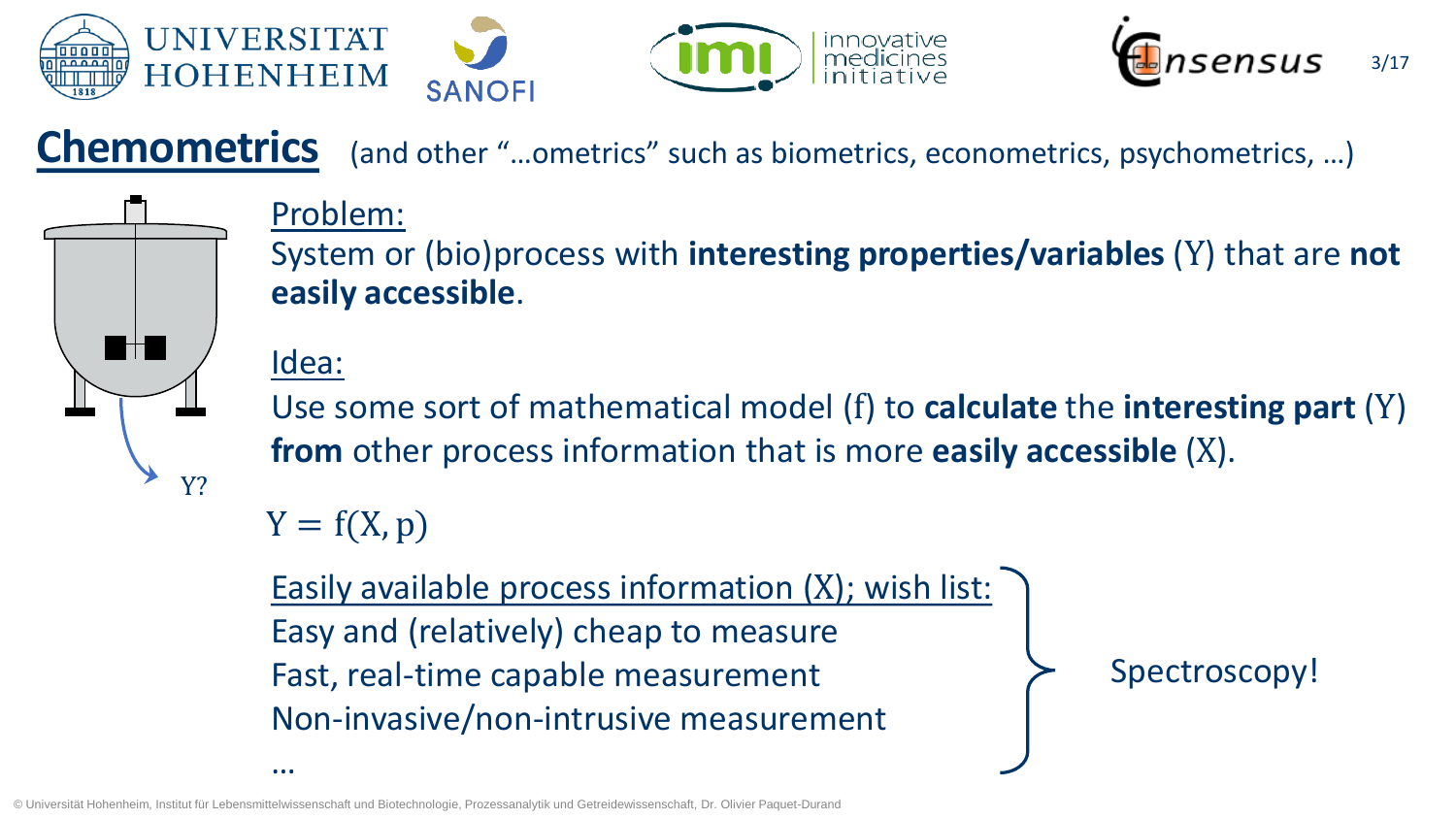





## **Chemometrics**



 $Y = f(X, p)$ 

#### What about p?:

Perform experiments; measure spectra (X) as well as difficult to obtain target information (Y)

Calibrate the model = determine p

What about f? Which model to chose?:

Keep it simple! (as simple as possible, as complex as necessary to do the job)

Complex models  $\rightarrow$  not necessary or not possible (lack of sufficient data) Partial least squares regression (PLS-R) with basic pre-processing is fine in most cases!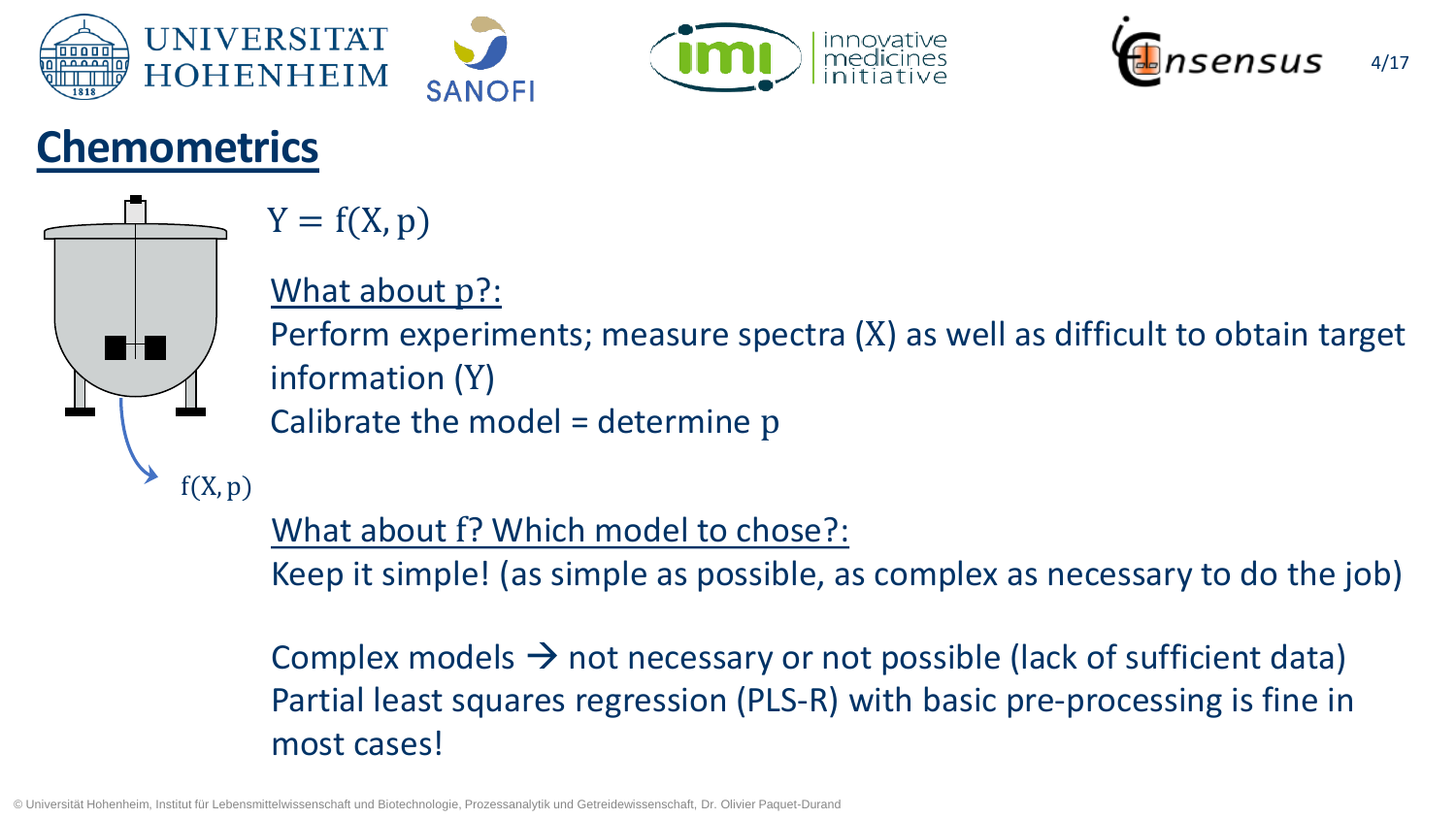



# **"Generic" chemometric model?**

#### Key challenge:

Genericity of data driven statistical models is usually very bad. Small change in the system/(bio)process

 $\rightarrow$  chemometric models invalidated! New calibration is necessary!

innovative

med

High calibration effort  $\rightarrow$  it might be easier to:

- Measure the variable of interest with the old offline method!
- Ignore the variable if possible!

**Verdict**: Spectroscopy based data-driven models can be awesome, if the work properly **but** they can be very difficult to use in a lot of cases.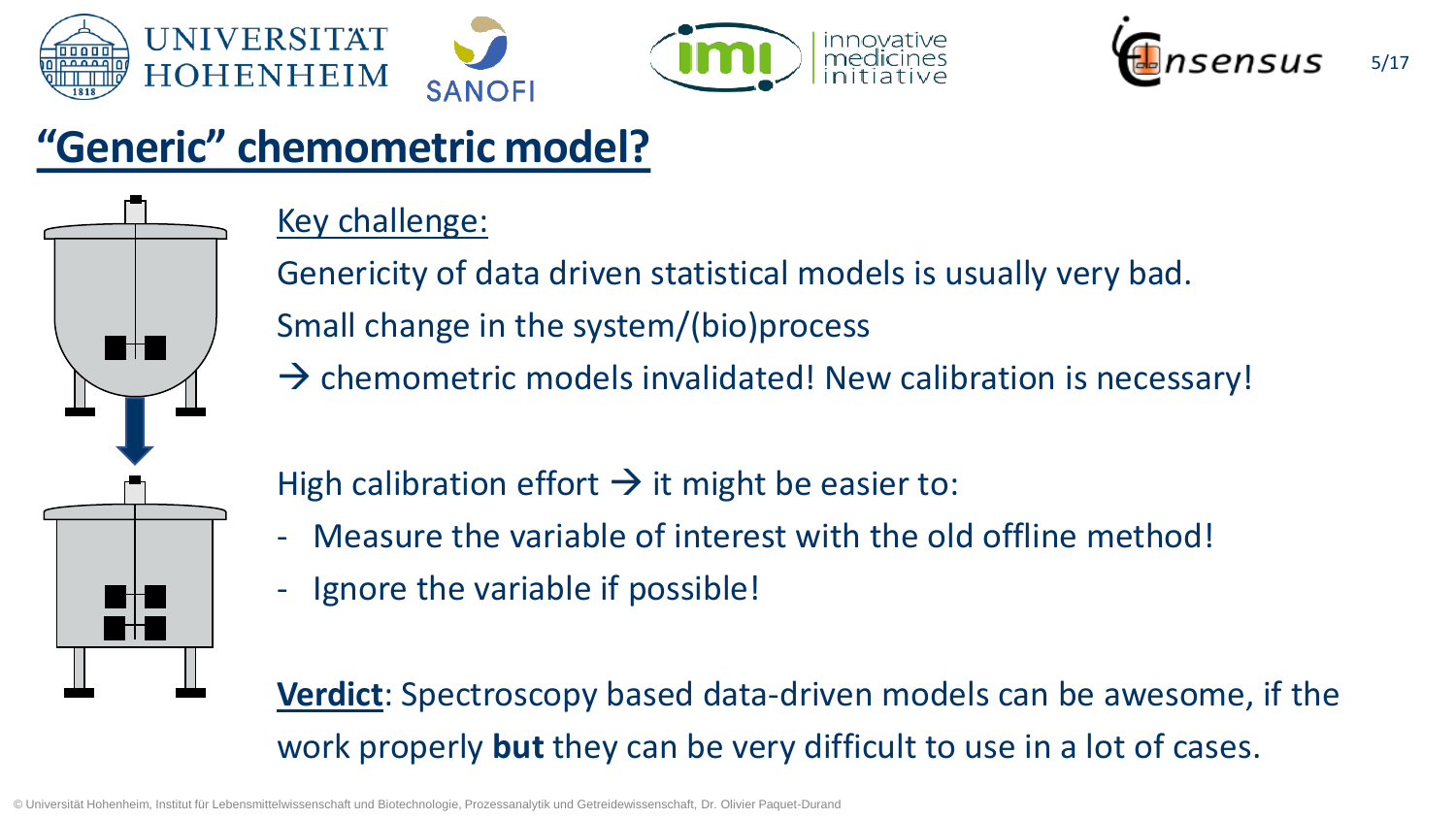





# **Solutions?**



**Trade accuracy for reliability/flexibility**

- Use the right spectroscopic tool!
	- Avoid "indirect" measurements!
	- For chemical composition, Raman or TF-MIR is a good start
- Calibration dataset: Have as much variability as possible!
	- User different processes and hardware to collect data
	- Collect data from multiple sites
- Keep the pre-processing to a minimum!
	- Data alignment is necessary (probably)
	- Everything else is optional (depends on the actual data and process)
- Use simple regression model!
	- No need for fancy models here. Simple PLS-R is perfectly adequate.
	- The less parameters, the better!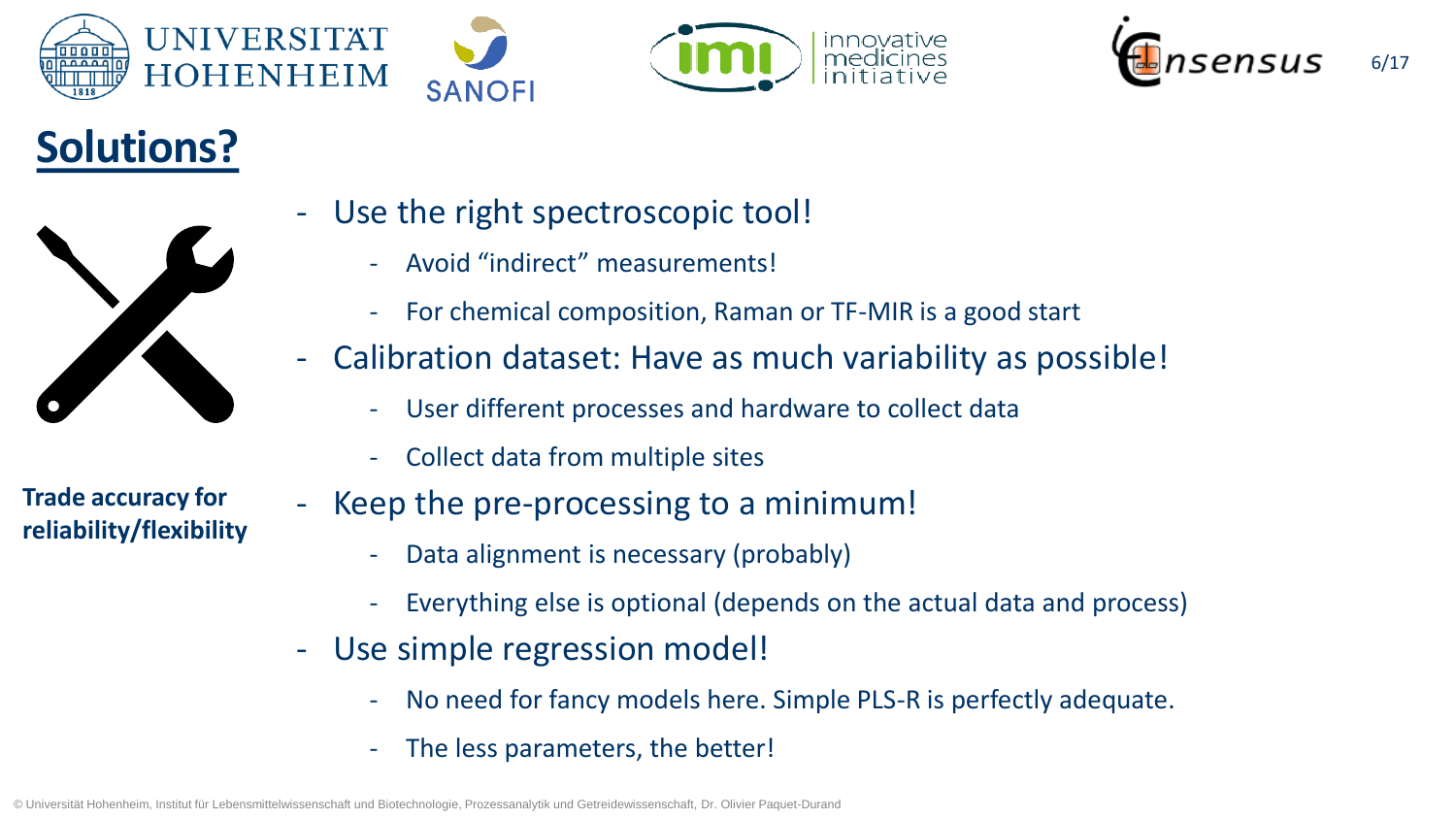





#### **Raman spectroscopy**



Virtual level Measured energy difference Electronic ground state Vibrational modes

Raman scattering is caused by excitation of vibrational modes in the sample molecules

 $\rightarrow$ Vibrational spectroscopy

Measured energy differences are  $\approx$  0.05 – 0.5 eV

Comparable to MIR spectroscopy (sort of) but shifted to higher energies  $\rightarrow$  water absorption of MIR is no problem in Raman spectroscopy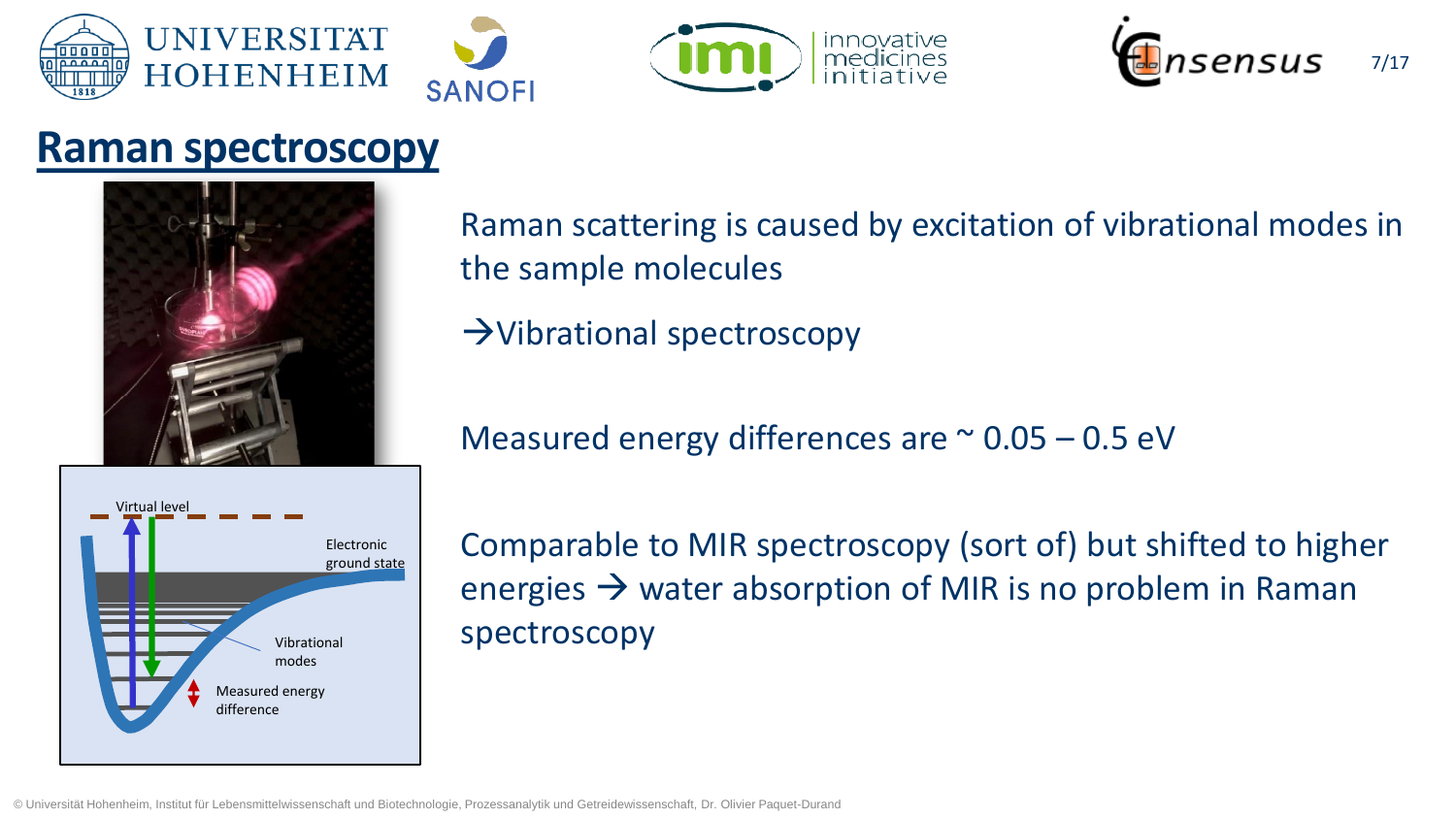





### **Raman spectroscopy**



Raman effect is linear in nature! A Raman spectrum of a sample is pretty much the sum of all the spectra of the individual compounds in the sample!

 $\rightarrow$ Raman spectra can be used to determine the composition of a mixture different compounds!

#### **But** there is **fluorescence!**

Very strong in biological systems, which can make the evaluation of Raman spectra very difficult.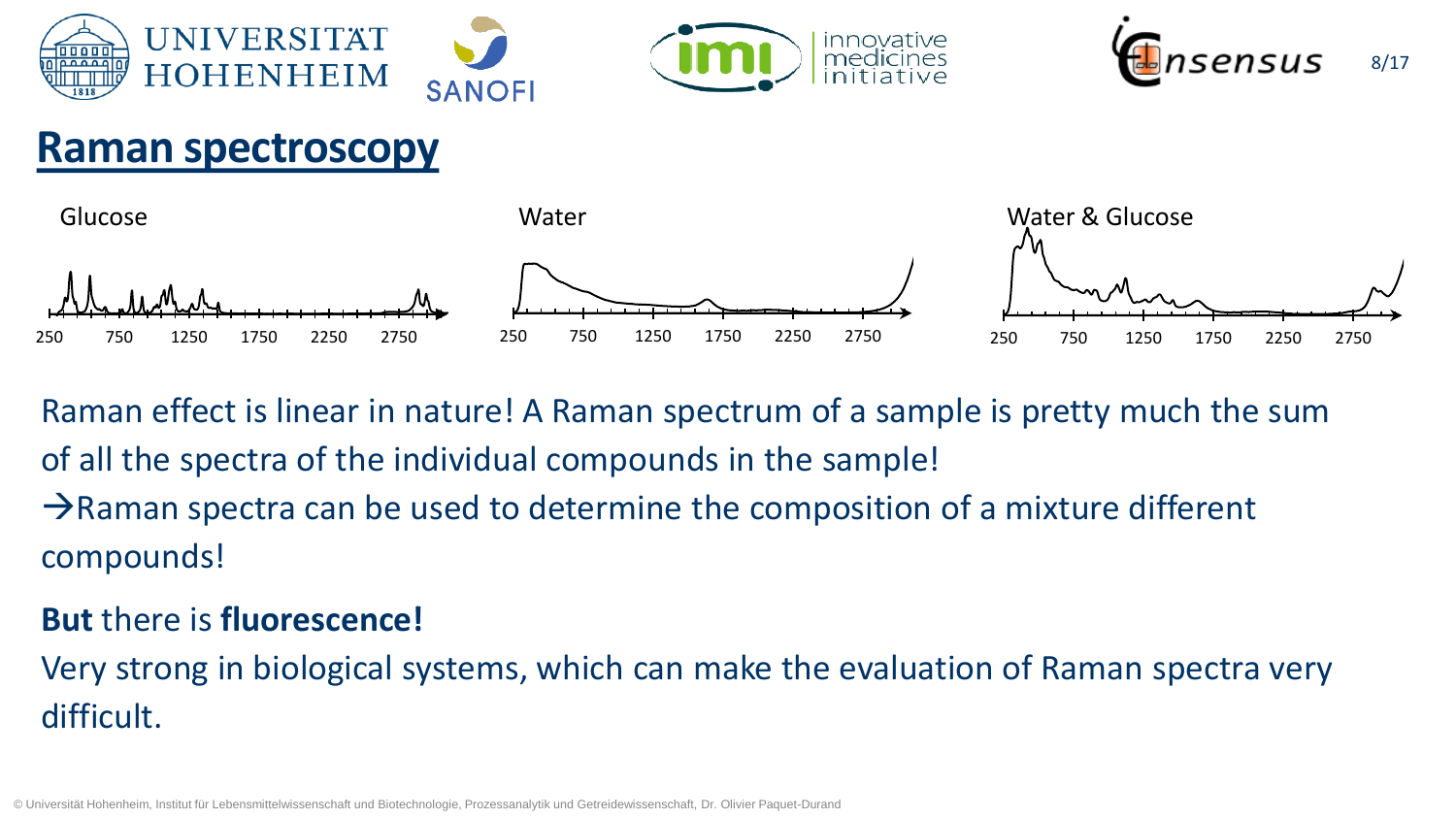



## **Calibration**

- Capture as much variability as possible in the calibration data set!
- Measure Raman spectra as well as target variables/compounds!
- Vary process conditions!
	- Different environmental conditions
	- Different feed strategies
	- Different cell lines
- Measure at different sites (if possible)!
- Use different spectroscopic hardware (if available)!





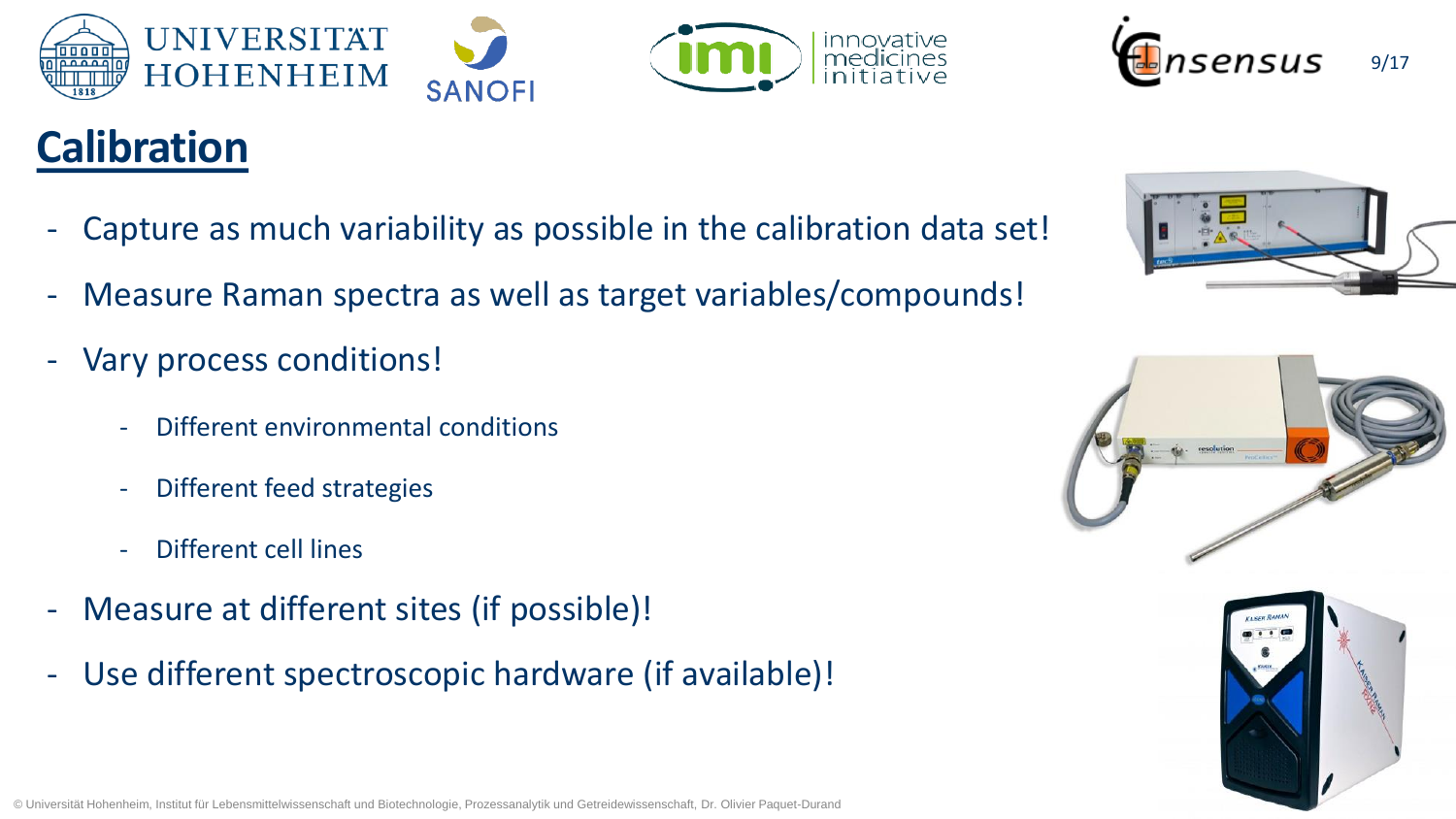



# **Calibration data**

iConsensus  $\rightarrow$  access to large amounts of process data from 4 companies (Bayer AG, GSK, Sanofi, Rentschler Biopharma)

We picked a small subset (most recent):

- 41 different cultivation batches in total.
- 1699 data points (Raman spectrum & off-line measurement).
- Raman spectra acquired with different spectrometers (Kaiser RXN2, Resolution ProCellics Raman analyzer).







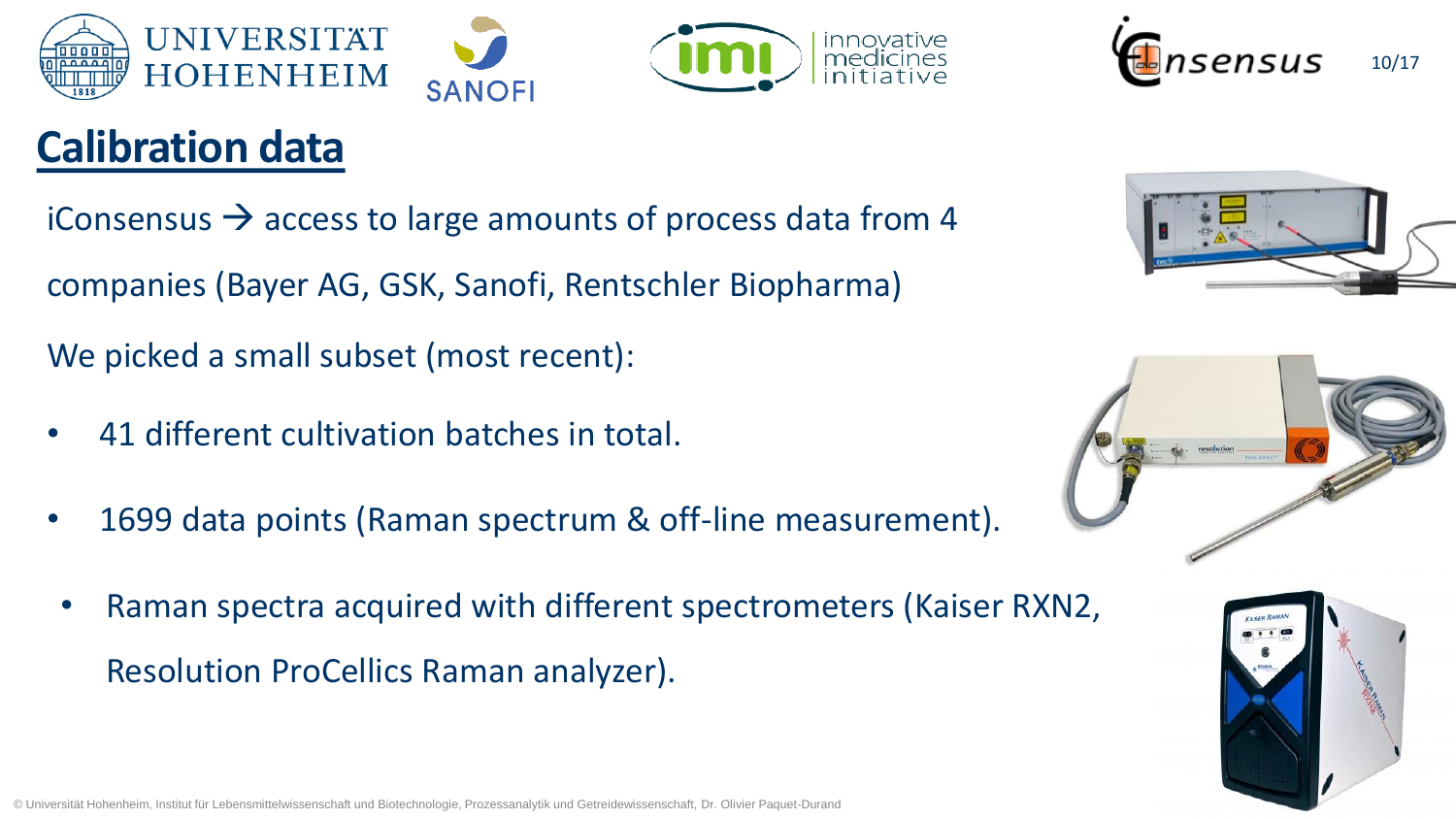



# **Validation data**

- 1. Validation data that is **similar** to calibration/training data:
- > 10.000 data points from iConsensus.
- 2. Validation data that is **different** to calibration/training data:
- 240 data points form dilution series of major compounds in water and FMX-8 medium
- 550 data points from test cultivations at Royal Institute of Technology in Stockholm, group of Veronique Chotteau





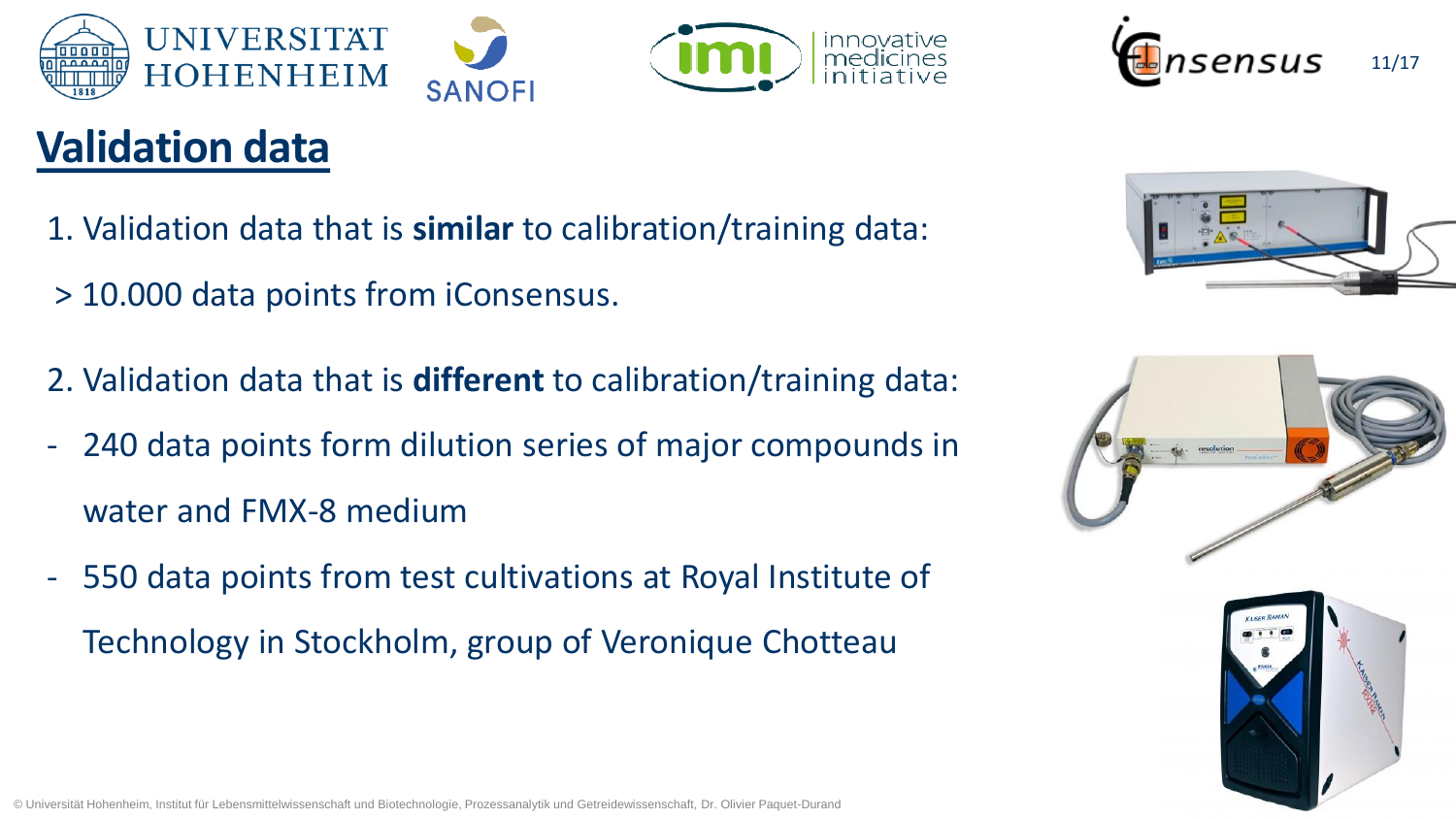





### **Preprocessing of spectra**



Keep the pre-processing to a minimum!

- 1. Plausibility checking/outlier detection and data alignment:
	- Interpolation
	- Intensity correction



- 2. Baseline/fluorescence removal:
	- High pass filter
	- First derivative Savitzky-Golay filter
- 3. Normalization and removal of any remaining linear offset: - SNV normalization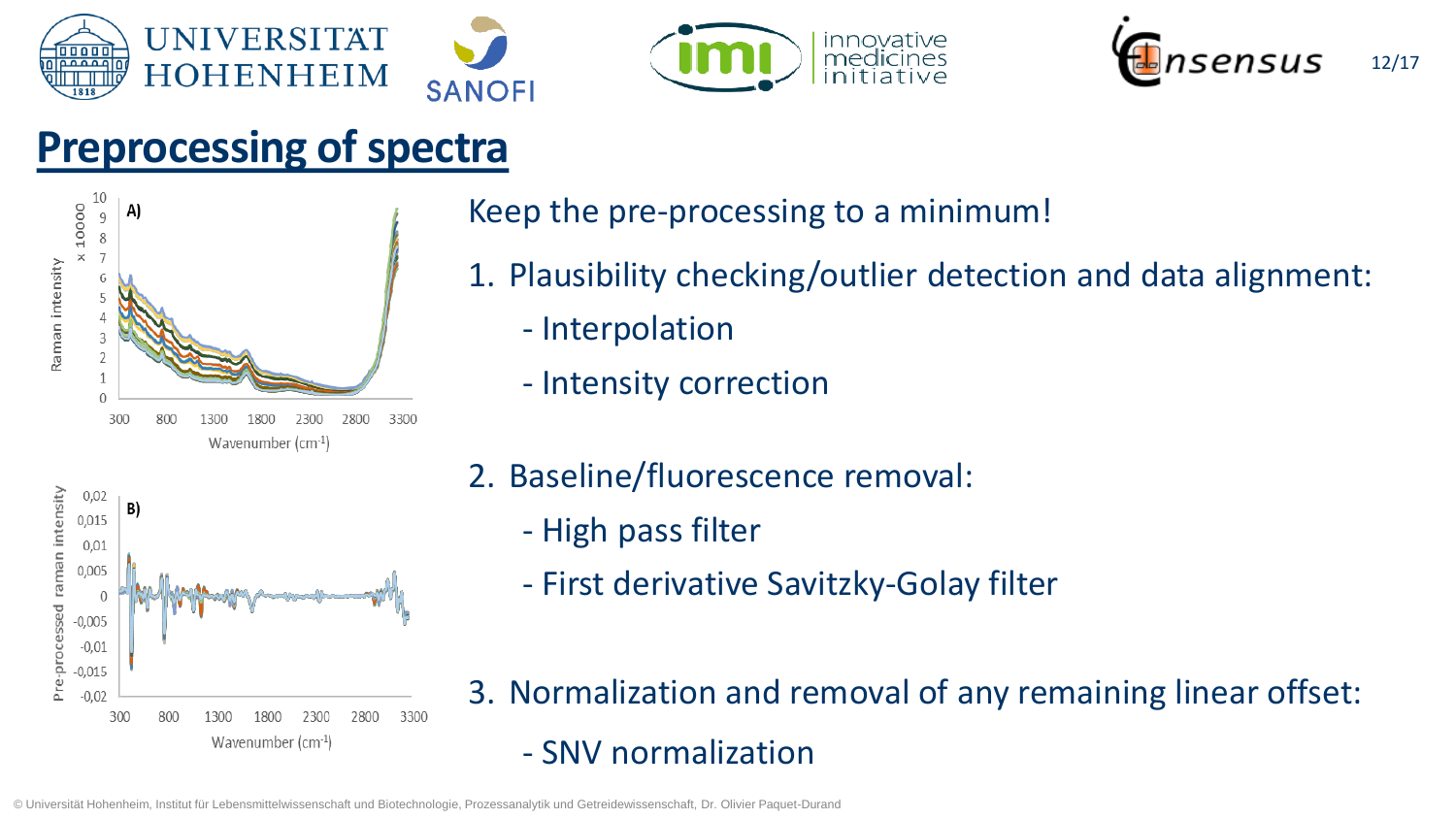





## **Chemometric model**

$$
Y = L_0 + L_1 x_1 + L_2 x_2 + L_3 x_3 + \dots + L_n x_n
$$

 $Y = f(X, p)$ 

Spectra  $\rightarrow$  X: Pre-processed Raman spectra, 1001 channels

#### Model f:

#### Target variables  $\rightarrow$  Y: glucose, lactate, glutamine and glutamate

| <b>Type of regression model</b>     | <b>Validation data</b>            |                         |  |                      |                         |  |  |
|-------------------------------------|-----------------------------------|-------------------------|--|----------------------|-------------------------|--|--|
|                                     | <b>Similar to calibration set</b> |                         |  | Independent data set |                         |  |  |
| Neural networks (MLP, CNN,)         | Very good                         |                         |  | Very bad             |                         |  |  |
| Gaussian process regression         | Good                              |                         |  | <b>Bad</b>           |                         |  |  |
| Linear regression (MLR, PCR, PLSR,) | Reasonable                        | $\overline{\mathbf{A}}$ |  | Reasonable           |                         |  |  |
| = "good enough"                     | "accuracy" decreases              |                         |  |                      | "flexibility" increases |  |  |

© Universität Hohenheim, Institut für Lebensmittelwissenschaft und Biotechnologie, Prozessanalytik und Getreidewissenschaft, Dr. Olivier Paquet-Durand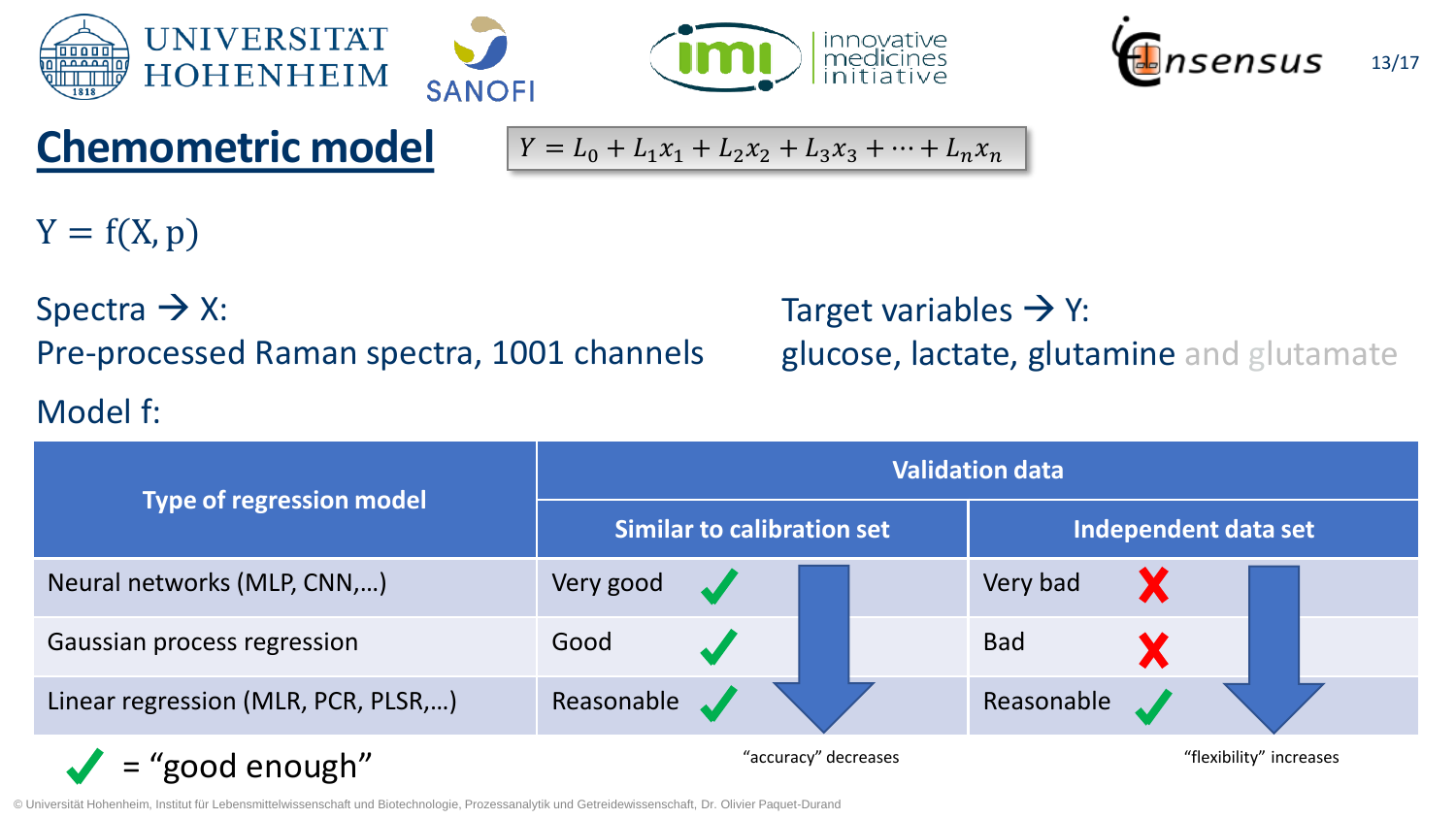





#### **Results**



- From University of Hohenheim
- Spectrometer: Tec5 Raman 785 with modified InPhotonics RPS785/FF12 probe
- Dilution series of various compounds in water and FMX-8 mod medium



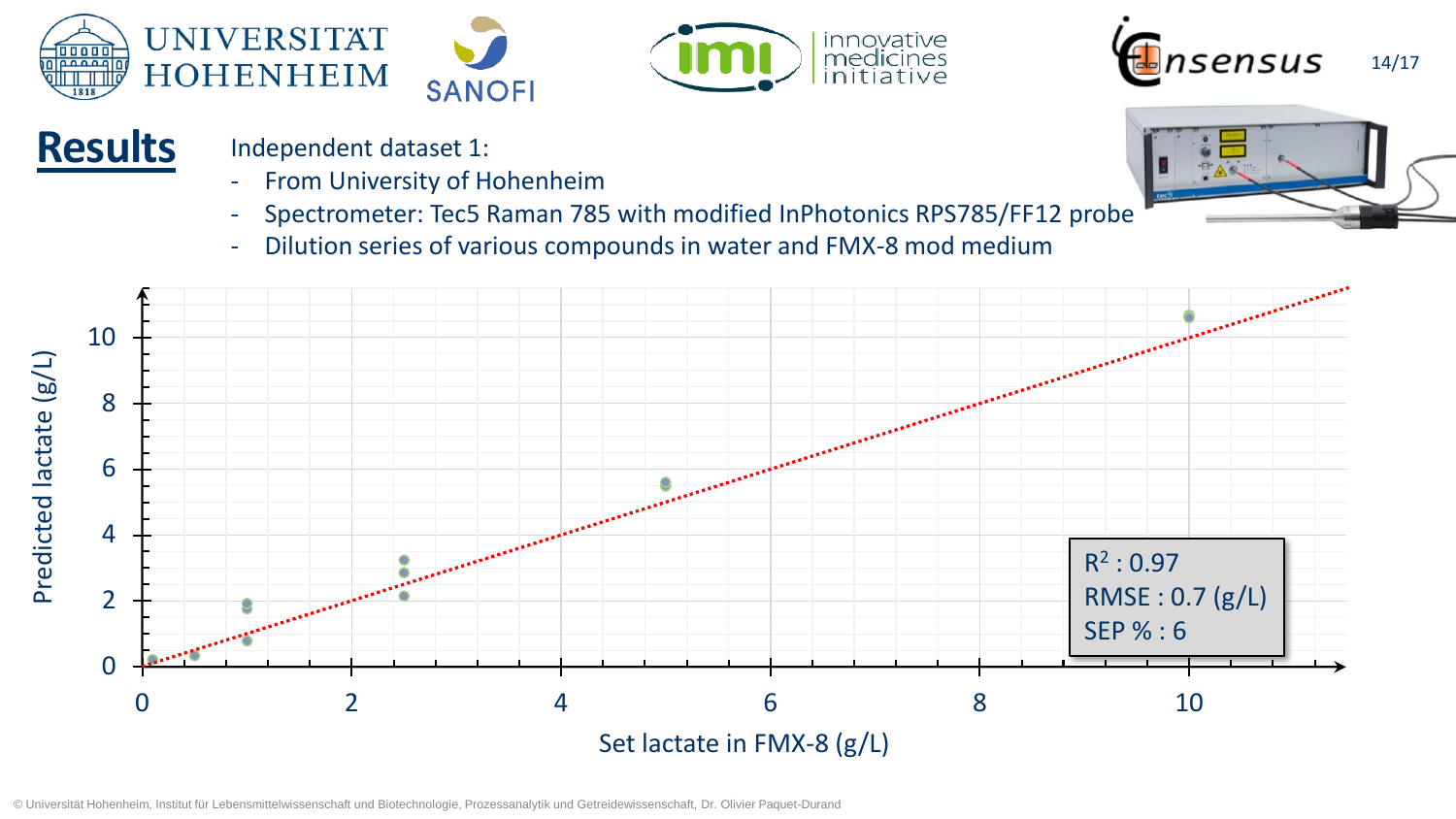





# **Results** Independent dataset 2:<br>From Royal Institute

- From Royal Institute of Technology in Stockholm
- Spectrometer: Kaiser RXN2 Raman analyzer
- Fed batch cultivation of CHO TurboCell (TM)



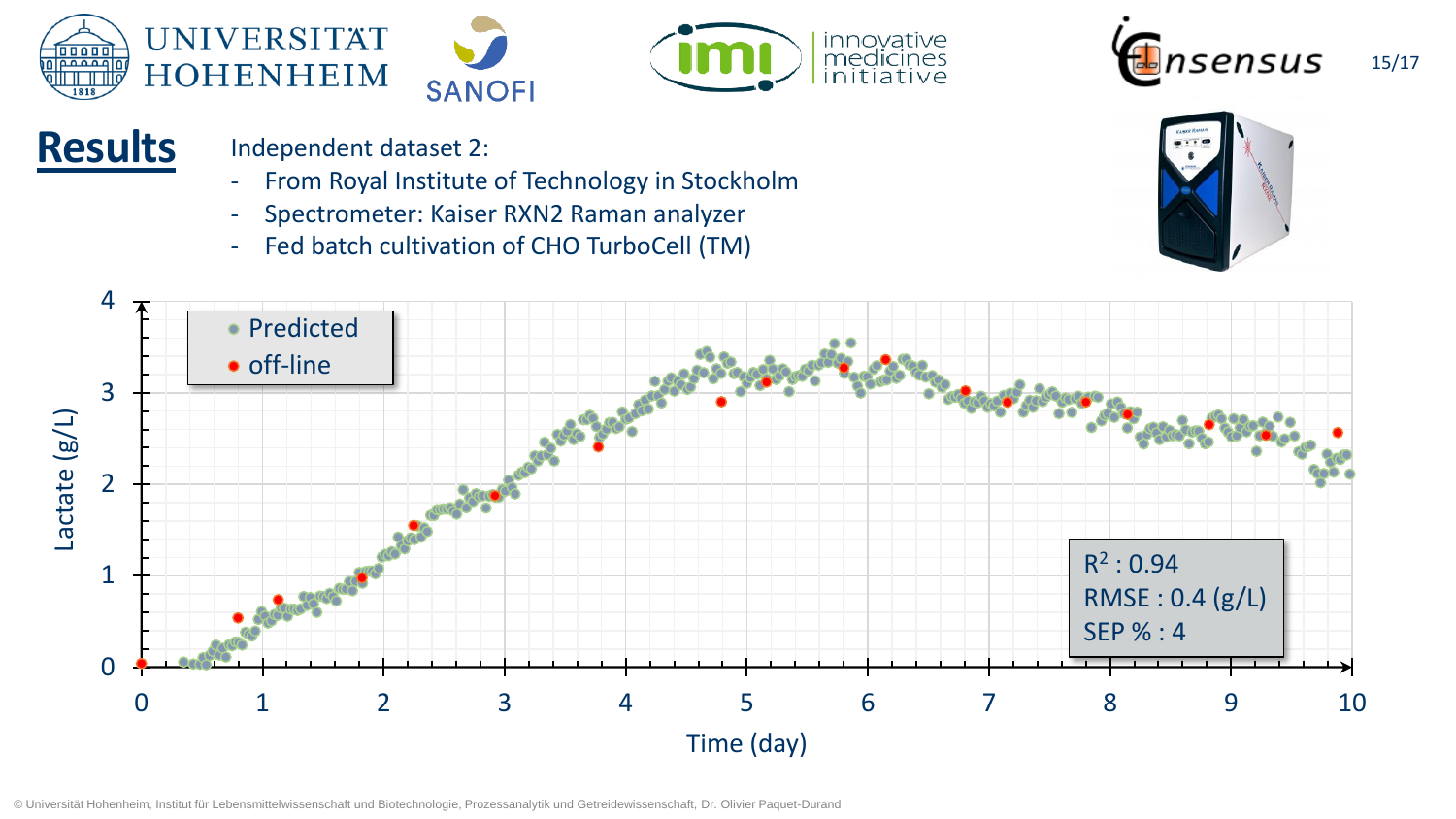





# **Conclusion**



If we are willing and able to trade accuracy for reliability/flexibility:

**Generic** and flexible data driven **models are possible**!

But: Higher effort for calibration required! Generic models are often less accurate (but can still be "good enough")!